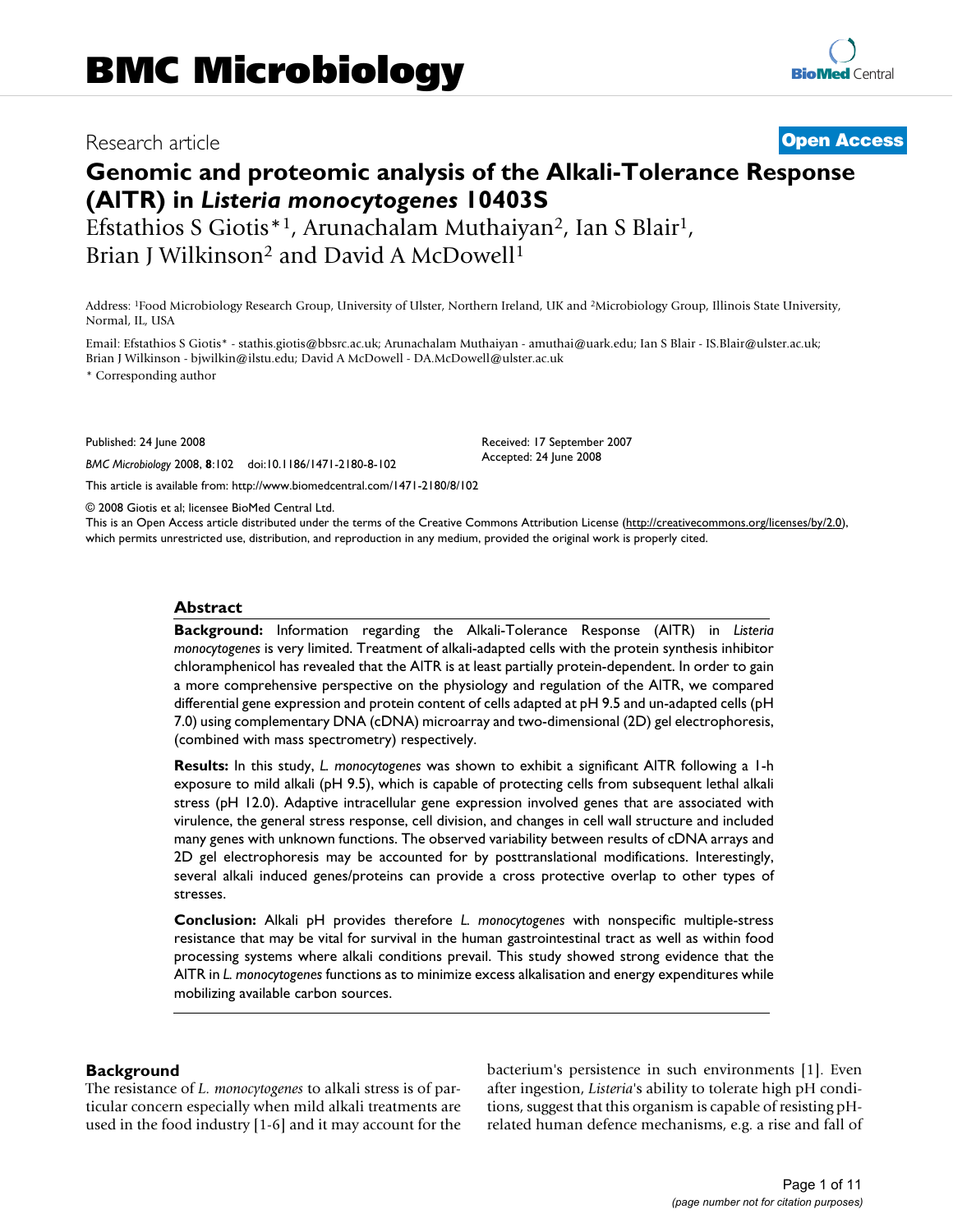the vacuolar pH in the phagolysosomes [7], and alkali conditions in the presence of pancreatic secretions [8].

Bacteria have developed many sophisticated strategies to withstand hostile alkali conditions, and as a result the organisms become more resistant to further stress. It has been reported that *Listeria* adapts to sublethal concentrations of alkali detergents and subsequently resists previously lethal alkali, osmotic, ethanol or thermal based cleaning procedures [9-11]. Until now, information on how *Listeria* copes with sudden alkali shock is very limited. The ability of *Listeria* to induce an Alkali-Tolerance Response (AlTR) could be a significant factor in predicting the pathogen's fate in alkali foods/food processing systems and the pathogen's virulence within the human gastrointestinal system.

Knowledge concerning the mechanisms used by grampositive bacteria for adaptation and growth at alkali pHs comes mainly from studies of alkaliphilic strains of *Bacillus* species, such as *Bacillus halodurans* C-125 and *Bacillus pseudofirmus* OF4. These organisms react to alkali stress with a specific response, resulting in the transiently enhanced expression of a subset of genes that increase metabolic acid production, changes cell surface properties and increase the expression and activity of monovalentcation/proton antiporters [12-15]. These changes are essential to maintain a neutral cytoplasmic pH and therefore for growth under alkali conditions [14]. On the contrary, the ability of other bacteria such as *Enterococcus faecalis* to withstand and adapt to alkali stress is not obligatorily correlated to the maintenance of a neutral cytoplasmic pH [16,[17\]](#page-9-0). Their adaptation to alkali conditions is achieved mainly due to *de novo* protein synthesis by induction of proteins/enzymes, capable of remaining active at high pH [\[17\]](#page-9-0). These proteins, either provide a specific protective function to alkali pH (Alkali-Shock Proteins, ASP) [18-20] or general stress proteins (GSP) that provide a rather unspecific protective function in cells, regardless of the type of stress (i.e. heat shock proteins and proteins involved in the SOS response) [16,21,22].

As a first step to understand the response of *Listeria* cells towards alkali stress, we attempted to identify the contribution of protein synthesis in the induction of AlTR. This study has also attempted to identify the gene expression profile of alkali-adapted cells using DNA microarray techniques coupled with two-dimensional (2D) gel electrophoresis. Microarrays are a very sensitive method that can give vast amounts of information on mRNA changes that occur under stress conditions. However, genes are not necessarily transcribed and even when some genes are transcribed to m-RNA they are not automatically translated [23]. Thus, the identified number of gene transcriptional

changes does not necessarily reflect the precise number of functional protein molecules [23]. In addition, 2D gel electrophoresis is a useful tool since it could provide additional functional information such as evidence for posttranslational modification, or the relative abundance of the protein product that are not available when only microarrays are used for gene expression profiling.

Hence, the employed technologies are complementary, allow systematic genome and proteome analysis and in combination are expected to generate a comprehensive amount of expression data that may add to the information on the regulatory events involved in alkali adaptation in *L. monocytogenes*.

#### **Results and Discussion** *Protein synthesis inhibition*

Preliminary experiments have shown that *L. monocytogenes* 10403S grows in a wide range of pH values (5.0 to 9.0). Nevertheless, pH 9.5 was necessary to induce maximal tolerance against pH 12.0 (data not shown).

We compared the relative survival of *Listeria* suspensions to lethal pH 12.0 with and without prior alkali adaptation to pH 9.5 (Figure 1). Chloramphenicol was used to determine whether *de novo* protein synthesis is required for the induction of AlTR. Chloramphenicol inhibits protein synthesis in bacterial cells by interacting with the 50S ribosomal subunit and inhibiting the peptidyltransferase reaction [24]. Un- adapted cells showed 1 and 3 orders of magnitude (logCFU/ml) less survival at lethal pH 12.0 than adapted cells (pH 9.5) with and without chloramphenicol respectively (Figure 1). Interestingly, when cells were adapted in the presence of chloramphenicol, a moderate AlTR was also induced. The phenotypic changes that take place during alkali adaptation show that activation or induction of proteins is necessary for the full induction of AlTR. Moreover, these results suggest also that there is an AITR dependent on protein synthesis and a *de novo* protein synthesis independent one.

Preliminary experiments showed that distinctive alterations in protein synthesis could be detected during the adaptation period at pH 9.5 by using one-dimensional sodium dodecyl sulfate-polyacrylamide gel electrophoresis (data not shown), suggesting also that protein synthesis might play a role in AlTR.

Unlike commonly used techniques (i.e. immunological methods) that are designed to examine individual adaptation mechanisms we have chosen to use broader methods of analysis to describe the molecular changes that take place during alkali adaptation. Microarrays and 2D gel electrophoresis allow a more comprehensive picture of the relationship between transcription, translation and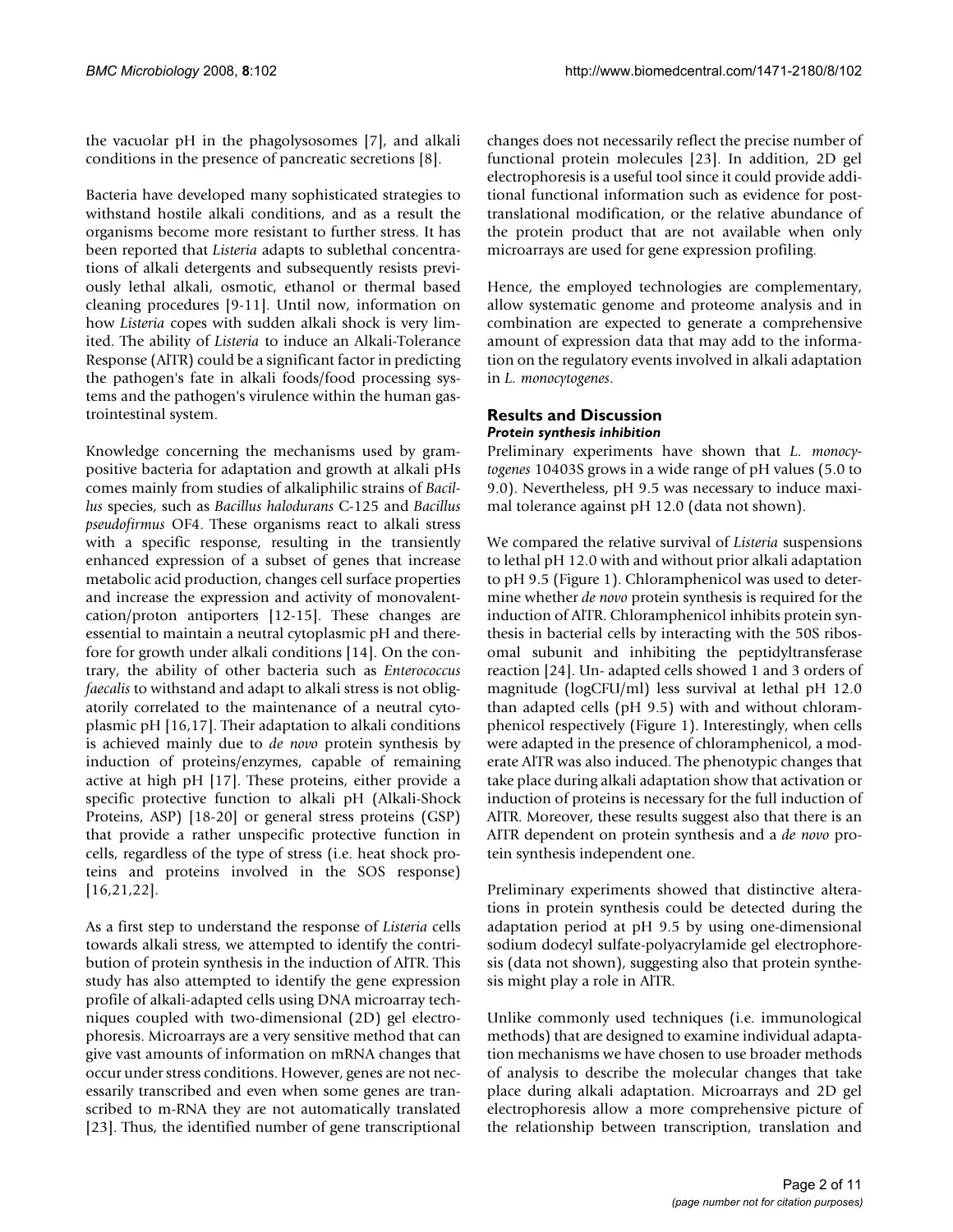

#### Figure 1

**Survival of** *L. monocytogenes* **mean populations in BHI (30°C) adjusted to pH 12.0 for 120 min.** Populations were either adapted at pH 9.5 with the presence of chloramphenicol ( $\triangle$ ) or without chloramphenicol ( $\nabla$ ) and not adapted at pH 9.5 (Control cultures)  $(\blacksquare)$ . Error bars indicate *s.e.m*.

the cellular physiological changes that occur within cells under stress.

#### *2D electrophoresis and mass spectrometry*

In this study cell protein extracts from *L. monocytogenes* adapted (pH 9.5 for 1 h) and control cultures (pH 7.4 for 1 h) were subjected to two-dimensional gel electrophoresis using initially a gradient ampholines strip with a pH range 3–10. Since there was no difference in protein composition below pH 4.0 and above pH 7.0, the analysis was then focused in the ampholines pH range 4.0–7.0 that could allow a better resolution of the protein spots. Approximately 331 spots could be resolved by the Progenesis software  $(P < 0.05)$  (Figure 2). The synthesis of 45 major protein spots was significantly upregulated and 45 protein spots were downregulated during the alkali adaptation at least 1.5 fold. 113 proteins were not expressed at all in stressed bacteria and 8 proteins were newly synthesised in comparison with the non-adapted cells. This analysis shows that the expression of most proteins was repressed to a varying level during alkali stress (Figure 2).

Identification of proteins was performed by in-gel trypsin digestion and MALDI-TOF. Among the spots analysed by mass spectrometry (10 initially) only 4 protein spots were identified (Table 1). Among the proteins identified as upregulated were two heat shock proteins GroEL and

DnaK. It has been reported that DnaK chaperone [25] and possibly GroEL [26] are required for stress tolerance. Identified down regulated proteins included products of the genes *Atp*D (an ATP synthase), and *ddl* (D-alanine-Dalanine ligase), which is involved in cell wall formation. AtpD belongs to the *atp* operon that encodes the  $F_1F_0$  ATP synthase that imports H+ during oxidative phosphorylation [27]. The downregulation of ATP synthase at high pH in *Listeria* is in disagreement with *E. coli* where high pH induced the proton importing ATP synthase [27]. These data may suggest a suppression of oxidative phosphorylation and cell wall biosynthesis at high pH. Full proteomic analysis results can be found as supplementary data (Additional file 1).

#### *Transcriptional profiling*

The microarray data discussed in this manuscript have been deposited in NCBIs Gene Expression Omnibus (GEO, [28]) and are accessible through GEO Series accession number GSE7966 [29].

 $t$  – test analysis ( $P < 0.005$ ) of the transcript profile data for untreated bacterial cultures (pH 7.0) and bacterial cultures exposed to alkali condition (pH 9.5) indicated that the transcript levels increased or decreased for 355 genes in response to alkali condition (see Additional file 2). SAM analysis using one class mode ( $\Delta$  = 1.01; False discovery rate (FDR) at 5%;*q* < 0.05) yielded 390 genes with either increase or decrease in expression in response to alkali exposure. The expression data for significantly regulated genes considered likely to be involved in alkali response processes are summarised in Table 2; complete results of the cDNA microarray analyses are available at additional file 2. Additional file 3 presents a comparative table between results of this study and results of microarray analyses of *L. monocytogenes* in different stress conditions (heat, cold, salt and pressure).

Most of the modifications at the transcription level were related to energy metabolism, and transport and binding proteins. This study showed strong evidence that the AlTR mechanism in L. monocytogenes functions as to minimize excess alkalisation and energy expenditures, while mobilizing available carbon sources (increased metabolism of glycerol, upregulation of ABC transporters).

Operons encoding processes of glycolysis (*lmo2476*, *lmo2367*, *lmo1571*, *pfk*, and *lmo0268*), the pentose phosphate way (*lmo2712, lmo1978*) were significantly down regulated. However, other metabolic pathways such as the metabolism of glycerol (dihydroxyacetone kinase, *lmo1055*) were induced during alkali adaptation.

For most of the genes involved in processes associated with cellular growth, a general decline of expression was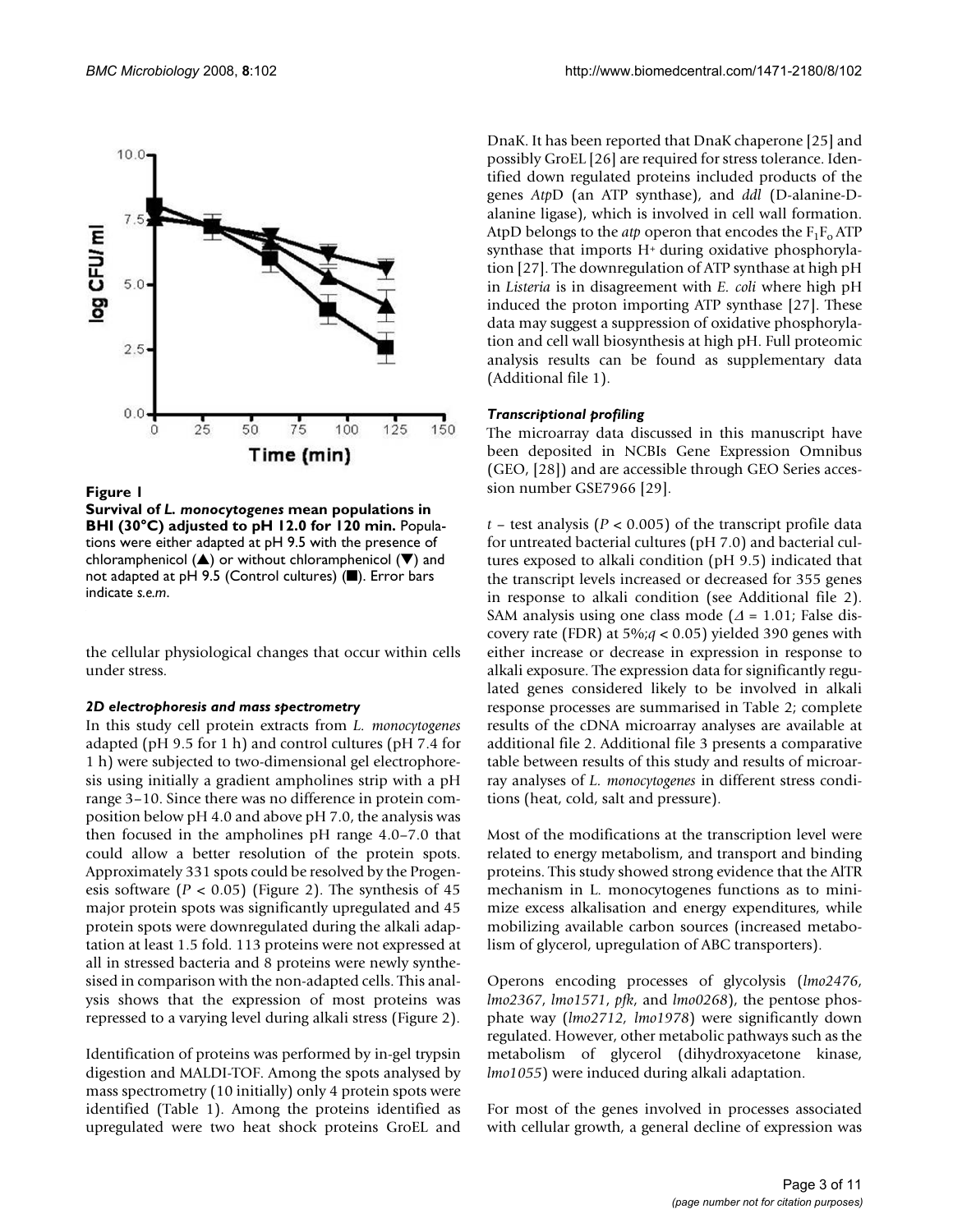

**Comparisons of 2D electrophoresis gels of proteins extracted from control (A) and adapted (B) cultures.** The reference numbers correspond to those listed in Additional file 1.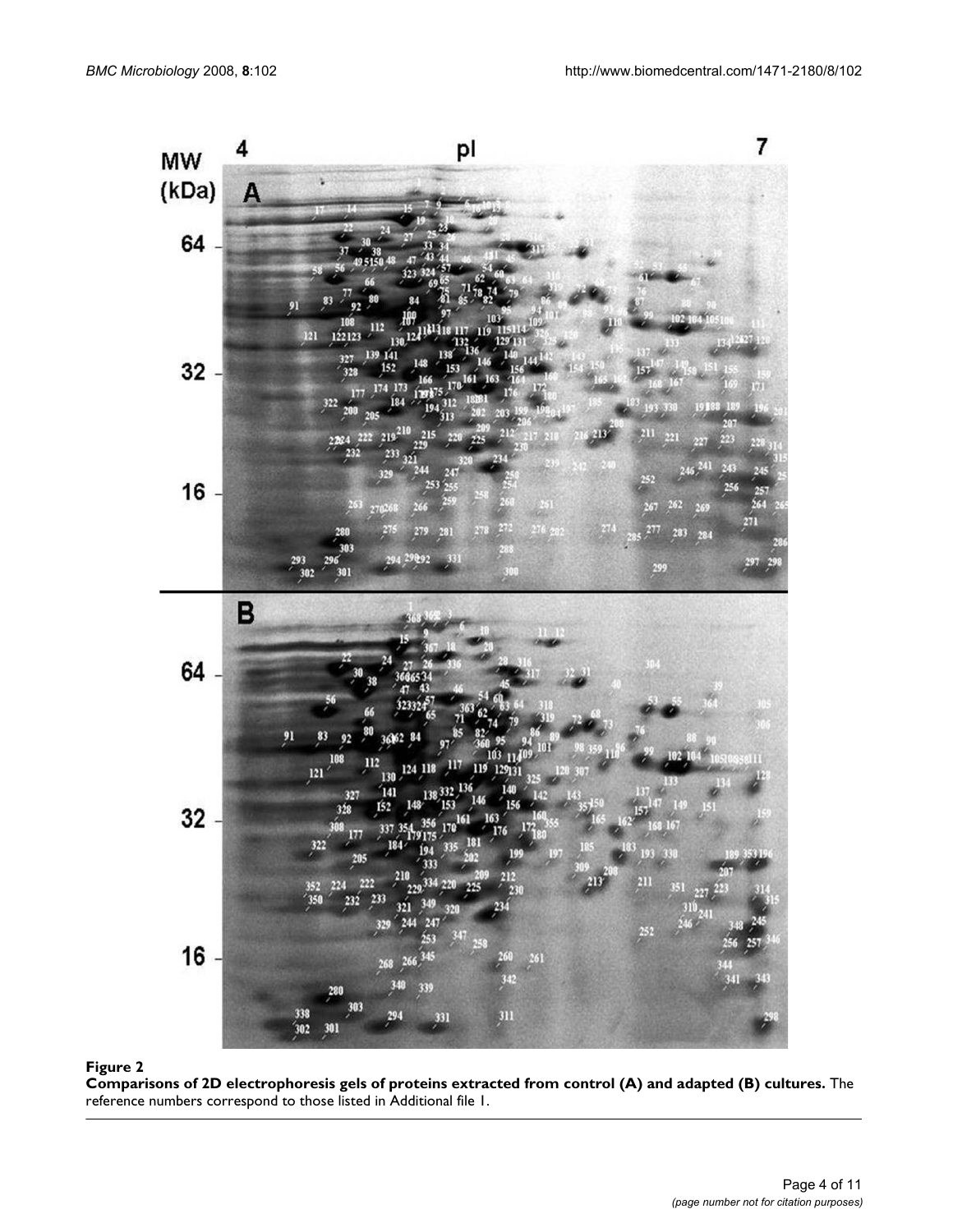| Spot number               | <b>Gene name</b> | pl       |      | MW (KD)           |          | <b>Protein description</b>                                  | MAs Fold change 2D Fold change |         |
|---------------------------|------------------|----------|------|-------------------|----------|-------------------------------------------------------------|--------------------------------|---------|
| Induced proteins          |                  | Observed |      | Expected Observed | Expected |                                                             |                                |         |
| 22                        | DnaK             | 4.57     | 4.30 | 65.99             | 66.01    | Class I heat-shock<br>protein (molecular<br>chaperone) DnaK | 68. ا                          | 159     |
| 38                        | GroEL            | 4.70     | 4.43 | 62.10             | 57.37    | Heat-shock protein<br>(molecular chaperone)                 | <b>ND</b>                      | 1.66    |
| <b>Repressed proteins</b> |                  |          |      |                   |          |                                                             |                                |         |
| 108                       | ddlA             | 4.50     | 4.20 | 49.192            | 40.67    | D-alanine - D-alanine<br>ligase                             | $-1.88$                        | $-5.41$ |
| 66                        | atpD             | 4.69     | 4.47 | 56.978            | 51.61    | AtpD protein                                                | <b>ND</b>                      | $-2.17$ |

**Table 1: Alkali adaptation affected proteins identified by 2D electrophoresis and Microarrays (MAs)**

ND-Not detectable.

observed after alkali treatment, a finding confirmed by the proteomics study, consistent with the growth arrest observed at pH 9.5. Fatty acid and phospholipid metabolism (12 genes), aminoacid biosynthesis (21), protein synthesis (47 genes), cell wall biosynthesis (26 genes) and cellular processes (33 genes) were downregulated, as the genes involved in the respective processes were under expressed after an hour of alkali adaptation.

Our results suggest that alkali treatment alters phosphate uptake and utilisation system in this organism. Many genes involved in the phosphate uptake (phosphate- ABC transporters), phosphorylation/desphosphorylation of proteins (phosphatases, i.e. alkali phosphatase) were upregulated. On the other hand, the gene encoding for the negative regulator of the *pho* regulon (*lmo2494*) was also upregulated. This contradiction resembles the AlTR in *Bacillus subtilis*, when a sudden up shift of the external medium to pH 9.0 resulted in the upregulation of the phosphate deficiency response genes [30]. It appears that alkali stress mimics phosphate starvation and this in turn signals the induction of phosphatases. In *Listeria* this picture is reinforced by the over expression (4.22 fold) of alkali phosphatase (*lmo1870*) that is usually only produced by the bacteria during phosphate starvation and is more active at high pH [31,32]. To the question of what advantage the generation of free phosphate groups would confer upon the alkali tolerance in *L. monocytogenes* we suggest that upregulation of phosphatases may be an adaptation of cells to high pH stress. Transport of solutes through the cell membrane occurs mainly by a phosphorylation/dephosphorylation process [33]. Depending on the cellular needs, phosphorylation of certain molecules may prevent them from passing through the membrane. This is also supported by changes in genes involved in the PTS phosphorylation cascade at least at the transcriptional (*lmo1783*, *lmo1720*, *lmo2373*, *lmo0096*, *lmo0097*, *lmo0098* and *lmo1255*) level. Nevertheless, it cannot be ruled out that this phosphorylation/dephosphorylation process is involved in other critical pH homeostasis cellular processes, or that the regulation of the related genes is a secondary effect of the broader bioenergetic changes that take place within alkali-stressed cells.

The second largest group affected by alkali adaptation were transport and binding proteins. At least 87 genes coding for transport and binding proteins were differentially regulated after alkali treatment. These included genes encoding transporters of carbohydrates, organic acids, cations, peptides, amino acids and metals (Additional file 2). Monovalent cation/proton antiporters, and especially Na+/H+ antiporters, have been suggested to have a large variety of important physiological roles, including resistance to elevated levels of Na+ in the medium which is toxic to the cytoplasm, pH homeostasis, osmoregulation and signalling [14[,34](#page-9-1)-37]. Na+ excretion is essential in bacteria for maintaining an internally directed Na+ gradient, which serves as a driving force for many transport systems [36,38]. It was therefore expected that the expression of  $Na<sup>+</sup>/H<sup>+</sup>$  and other cation antiporters is significantly upregulated in *Listeria*, to minimise most likely, the increase of intracellular pH. Moreover this is consistent with alkali responses in other organisms [15,36,39,40].

38 genes that encode ATP-binding cassette (ABC) transporters were up- or down- regulated under the alkali conditions tested in this study. ABC transporters play an important role in various cellular physiological processes [41-45]. These transport systems have been previously reported as responsible for the uptake and mobilisation of hydrocarbons, oligopeptides and other solutes during growth under alkali pH conditions [15,41]. Previous studies in a range of organisms have shown that the imported peptides can contribute to cytoplasmic acidification following the activity of digestion by peptidases [15,41]. Free acidic amino acids can consequently become significant sources of protons [14,39,46].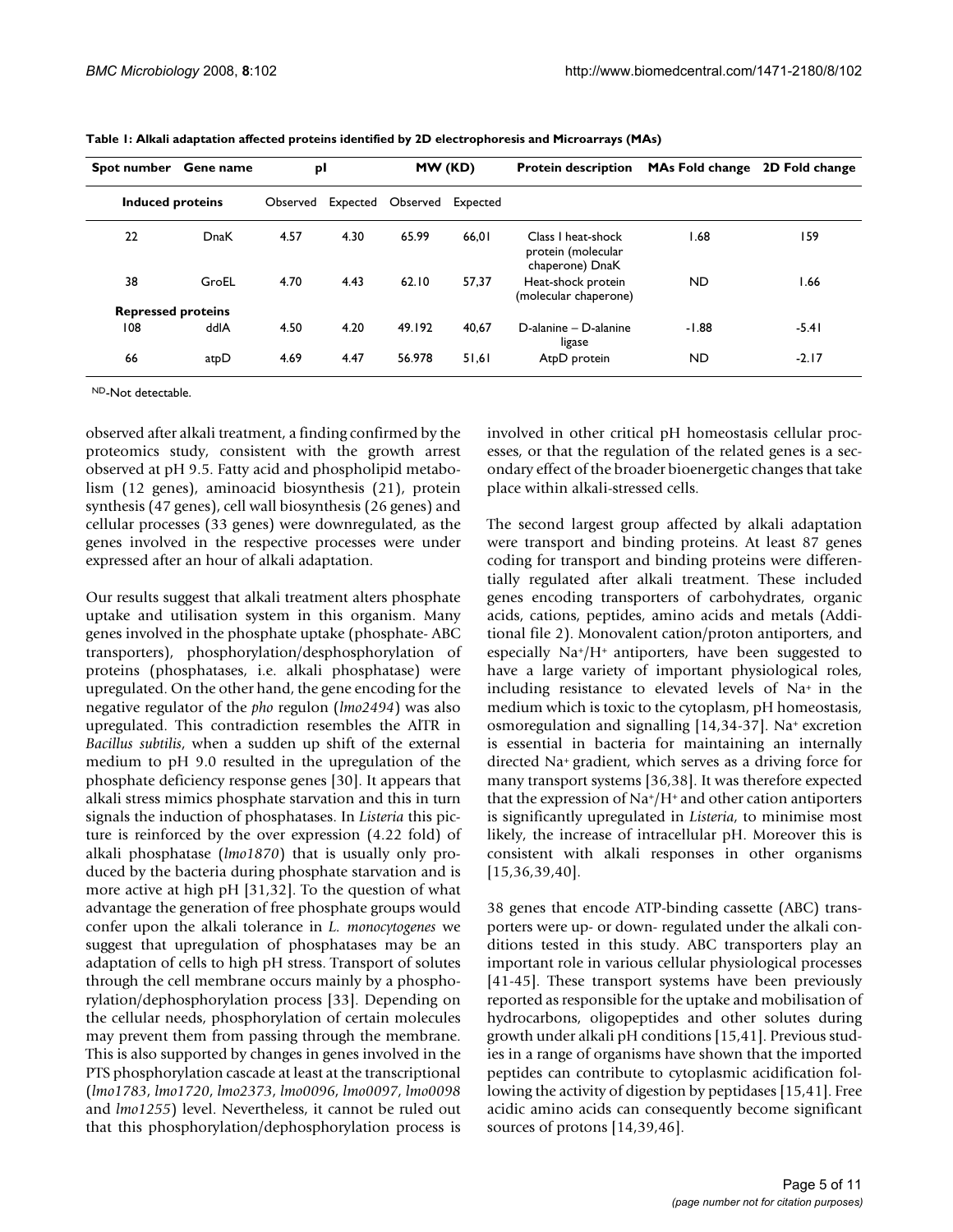| <b>Locus ID</b> | Symbol Fold P value |         |       | <b>Sub-functional category</b>                          | Gene/protein name                                                         |  |
|-----------------|---------------------|---------|-------|---------------------------------------------------------|---------------------------------------------------------------------------|--|
| Imo2673         | <b>NA</b>           | 5.38    | 0.000 | Adaptations to atypical conditions                      | Conserved hypothetical protein                                            |  |
| Imo1074         | NA                  | $-3.92$ | 0.007 | Amino acids, peptides and amines                        | Highly similar to teichoic acid translocation<br>permease protein TagG    |  |
| Imo2250         | arp                 | $-3.65$ | 0.007 |                                                         | Similar to amino acid ABC transporter, permease<br>protein                |  |
| lmo0847         | NA                  | $-3.34$ | 0.008 |                                                         | Similar to glutamine ABC transporter (binding and<br>transport protein)   |  |
| Imo0997         | clpE                | 3.64    | 0.013 |                                                         | ATP-dependent protease                                                    |  |
| LMOf2365_2469   | NA                  | 3.44    | 0.025 | <b>Anions</b>                                           | Phosphate ABC transporter, ATP-binding protein                            |  |
| LMOf2365_2470   | NA                  | 4.I9    | 0.002 |                                                         | Phosphate ABC transporter, permease protein                               |  |
| lmo2495         | NA                  | 6.03    | 0.000 |                                                         | Similar to phosphate ABC transporter                                      |  |
| LMOf6854_2559   | NA                  | 8.01    | 0.000 |                                                         | Phosphate ABC transporter, permease protein                               |  |
| Imo0097         | NA                  | $-6.17$ | 0.004 | Aromatic amino acid family                              | Similar to PTS system mannose-specific, factor IIC                        |  |
| lmo2202         | NA                  | $-3.61$ | 0.001 | <b>Biosynthesis</b>                                     | Similar to 3-oxoacyl- acyl-carrier protein synthase                       |  |
| LMOf2365_2674   | NA                  | 3.18    | 0.055 |                                                         | Putative Dihydroxyacetone kinase, Dakl subunit                            |  |
| LMOf6854_2815   | NA                  | 5.21    | 0.000 |                                                         | Dihydroxyacetone kinase, Dak2 subunit, putative                           |  |
| LMOf6854_2814   | NA                  | 5.79    | 0.000 |                                                         | Dihydroxyacetone kinase, Dakl subunit, putative                           |  |
| lmo 1389        | NA                  | $-4.31$ | 0.006 | Carbohydrates, organic alcohols &<br>acids              | Similar to sugar ABC transporter, ATP-binding<br>protein                  |  |
| LMOf2365_1877   | NA                  | -7.45   | 0.003 | Cations and iron carrying compounds                     | Manganese ABC transporter, ATP-binding protein                            |  |
| lmo 1848        | NA                  | $-6.13$ | 0.003 |                                                         | Similar metal cations ABC transporter                                     |  |
| lmo2087         | NA                  | 4.03    | 0.004 |                                                         | Similar to unknown proteins                                               |  |
| Imo2507         | ftsE                | $-4.06$ | 0.002 | <b>Cell division</b>                                    | Highly similar to cell-division ATP-binding protein<br>FtsE               |  |
| Imo0582         | iap                 | $-3.9$  | 0.004 |                                                         | P60 extra cellular protein, invasion associated<br>protein iap            |  |
| lmo 1603        | NA                  | $-5.43$ | 0.006 | Degradation of proteins, peptides, and<br>glycopeptides | Similar to aminopeptidase                                                 |  |
| lmo2230         | NA                  | 5.04    | 0.000 | <b>Detoxification</b>                                   | Similar to arsenate reductase                                             |  |
| LMOf2365_2669   | NA                  | 3.22    | 0.048 | <b>DNA</b> interactions                                 | Transcriptional regulator, TetR family                                    |  |
| lmo 1398        | recA                | 3.12    | 0.001 | DNA replication, recombination, and<br>repair           | Recombination protein recA                                                |  |
| lmo2489         | uvrB                | 3.42    | 0.026 |                                                         | Excinuclease ABC (subunit B)                                              |  |
| lmo2676         | <b>NA</b>           | 3.48    | 0.022 |                                                         | Similar to UV-damage repair protein                                       |  |
| Imo2717         | cydB                | $-3.3$  | 0.004 | <b>Electron transport</b>                               | Highly similar to cytochrome D ubiquinol oxidase<br>subunit II            |  |
| Imo 1067        | <b>NA</b>           | $-4.37$ | 0.005 | General                                                 | Similar to GTP-binding elongation factor                                  |  |
| Imo2494         | NA                  | 5.35    | 0.001 | Glycolysis/gluconeogenesis                              | Similar to negative regulator of phosphate regulon                        |  |
| Imo0786         | NA                  | $-4.02$ | 0.001 | Other                                                   | Similar to acyl-carrier phosphodiesterase and to<br>NAD(P)H dehydrogenase |  |
| lmo 1870        | NA                  | 4.22    | 0.002 |                                                         | Similar to alkali phosphatase                                             |  |
| lmo0820         | NA                  | 4.7     | 0.000 |                                                         | Some similarity to acatyltransferases                                     |  |
| Imo 1974        | <b>NA</b>           | 5.12    | 0.001 |                                                         | Similar to transcription regulators, (GntR family)                        |  |
| LMOh7858_0838   | <b>NA</b>           | 3.24    | 0.104 | <b>PTS</b>                                              | PTS system, mannose/fructose/sorbose family, IIA<br>component subfamily   |  |
| Imo2632         | rpIC                | $-3.44$ | 0.003 | Ribosomal proteins : synthesis and<br>modification      | Ribosomal protein L3                                                      |  |
| lmo0250         | rplj                | $-3.36$ | 0.004 |                                                         | Ribosomal protein L10                                                     |  |
| Imo2631         | rpID                | $-3.26$ | 0.004 |                                                         | Ribosomal protein L4                                                      |  |
| Imol252         | NA                  | 5.69    | 0.001 | Role category not yet assigned                          | Similar to B. subtilis YxkD protein                                       |  |
| lmo2695         | NA                  | 4.55    | 0.001 | <b>Sugars</b>                                           | Similar to dihydroxyacetone kinase                                        |  |

**Table 2: List of selected up- and down- regulated genes during alkali adaptation.**

Various heat shock and universal stress proteins were alkali-induced such as the products of *dnaK*, *grpE* and *lmo0292* (similar to heat-shock protein HtrA, serine protease). Noteworthy, is also the significant upregulation (3.64 fold) of *clpE*. ClpE belongs to a Clp family of chaperone proteins that have an ATPase activity and stabilize and/or assist in the correct folding and assembly of denatured proteins. Furthermore, Nair *et al* have reported that *clpE* is required for prolonged survival of *Listeria* at 42°C and plays an important role in both cell division and virulence of the pathogen [47]. The DNA damage response genes *uvr*B, *rec*A and *tag* were alkali-induced, as was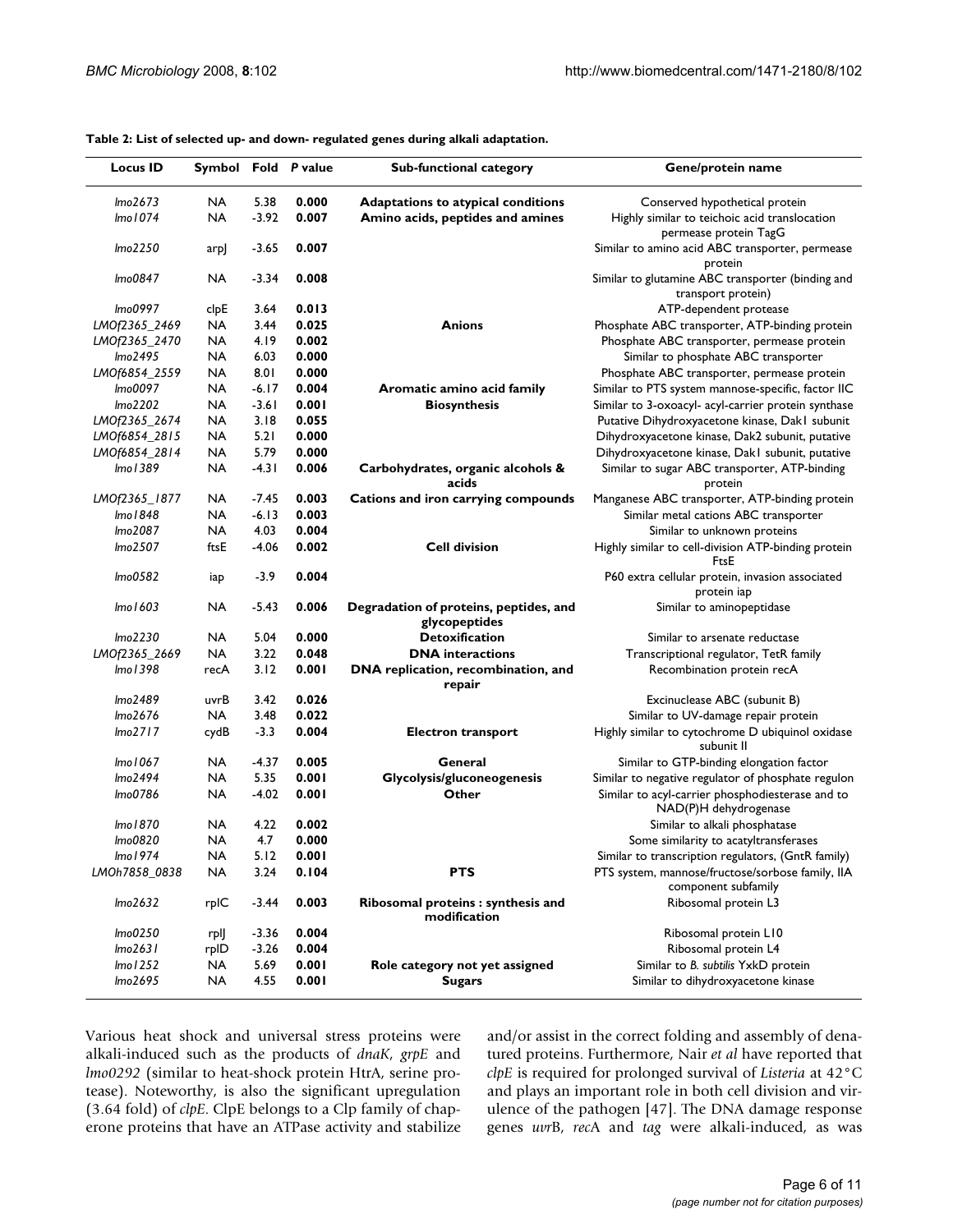*lmo2676* encoding the Ultra Violet (UV) damage repair protein. Similar results were obtained in *E. coli* by Schuldiner *et al*. where an alkali pH sensitive step was necessary for the activation of the SOS response whether directly or via arrest of DNA replication or induction of DNA damage [48]. The present study has shown a crossprotective overlap of the AITR with other stress responses such as high temperature, cell wall, salt and oxidative stress since some genes reported to play a protective role in these types of stresses were induced after alkali adaptation as well. Alkali pH induces therefore in *L. monocytogenes, a* nonspecific multiple-stress resistance that may be vital for survival in the human gastrointestinal tract as well as within food processing systems where similar alkali conditions as the ones used in this study prevail.

The repression of several genes involved in cellular septation and division (i.e. *ftsE*, *iap*) (Table 2) confirms the results of our previous study on alterations of alkalistressed *Listeria* cells in one or more of the later steps of normal binary fission [49]. It is not clear if an abnormal cellular division is either part of a wider adaptation strategy employed by the microorganism to counteract alkalinity or just a consequence of inhibition of important stages of cell division under adverse pH conditions. Currently, the evidence could support either suggestion. It is possible that *L. monocytogenes* is limiting the high energy demanding processes of cellular septation and division in order to 'save energy', and 'invests' in more immediate responses to counteract stress.

Furthermore, approximately 30% of the identified genes encode proteins with hypothetical or unknown function. Most of them show no similarity to genes of other organisms, implying that they might play a distinctive role in alkali adaptation in *L. monocytogenes*.

The number of proteins identified as differentially regulated under alkali adaptation in the proteomic study is smaller than the number of genes identified using microarrays. The explanation for less than a 100% correlation between mRNA and protein results is probably due to posttranslational modifications of proteins or due to the inability of two-dimensional electrophoresis to detect low abundance proteins. Additionally, differences in the pI of the identified proteins by mass spectrometry might be explained as well as a result of a posttranslational modification of the activity of the enzymes (i.e. phosphorylation).

#### **Conclusion**

Overall, by examining both transcriptional and translational changes we have obtained a clearer picture of how genes and proteins interact within the cell under alkali stress. The AITR in *L. monocytogenes* appears to be complex

and seems to be a combination of different regulatory networks. Both proteomic and transcriptomic approaches have shown adaptive changes in gene expression involving genes that are associated with virulence, the general stress response, and cell wall structure. However, neither proteome nor transcriptome studies can identify proteins that are regulated at the level of enzymic activity. This is particularly important for instance for the antiporters that participate in alkali pH homeostasis [15]. Thus, further experimental work is needed using biochemical or other approaches in order to fully elucidate the mechanisms underlying the AlTR.

#### **Methods**

#### *Bacterial strains and growth conditions*

One hundred microlitres of an overnight grown *Listeria monocytogenes* 10403S culture were inoculated into a 250 ml Erlenmeyer flask with 100 ml of Brain Heart Infusion (BHI) broth, and cultures were incubated at 30°C with shaking at 200 rpm. Cells were harvested by centrifugation when the optical density at 600 nm reached  $\sim 0.4$ , and then rapidly transferred to prewarmed (30°C) alkaliadjusted BHI pH 9.5 (adapted cultures) or BHI, pH 7.0 (Control cultures) for 60 min. The pH of BHI medium was adjusted to 9.5 with a glycine-NaOH-NaCl buffer.

#### *Protein synthesis inhibition tests*

For protein synthesis inhibition tests, 3 replicate cultures were adapted for 60 min with/or without chloramphenicol (10 μg/ml). Cells were then harvested by centrifugation, and pellets were suspended in alkali-adjusted BHI medium to pH 12.0. Cell viability was measured by standard plate counting in duplicate on BHI agar plates by using samples taken before and after exposure to stress. The minimum inhibitory concentration for chloramphenicol was found using Etest (AB-Biodisk) [50].

#### *Extraction of cellular proteins for 2-D gel electrophoresis*

Extraction was carried out as previously described [51] with the following modifications: After incubation at pH 9.5 or 7.0, cells were collected by centrifugation at 8,000 × *g* for 5 mins, washed twice in Tris HCl (pH 7.5) containing 5 mM EDTA and 5 mM  $MgCl<sub>2</sub>$ . The suspension was then sonicated on ice using a Misonix 3000 sonicator for a total process time of 5 min with 90 secs intervals between sessions, followed by centrifugation at 15,000 × g for 5 min at 4°C to remove unbroken cells and cell debris. Proteins were precipitated by addition of 4 volumes of ice-cold acetone, incubated at -20°C for 2 h and finally collected by centrifugation  $(15,000 \times g)$  at  $4^{\circ}$ C for 20 min in order to avoid contamination by salts or nucleic acids. Protein concentrations were determined by the Bradford assay with bovine serum albumin as standard [52].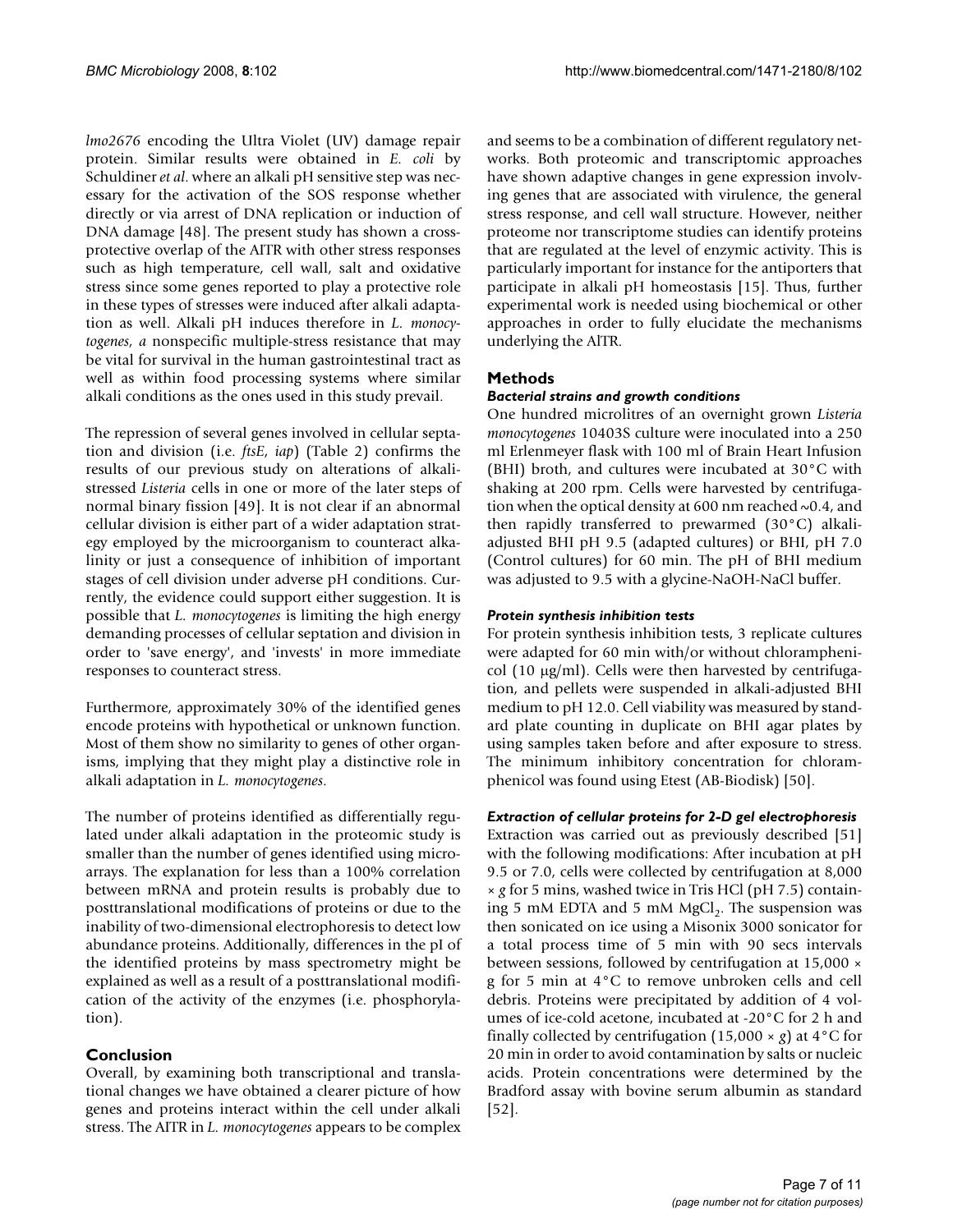#### *Protein analysis using 2D-gel electrophoresis*

For 2-D gel electrophoresis protein extracts were resuspended in sample rehydration buffer (8 M urea, 2% CHAPS, 0.5% (v/v) ZOOM® Carrier Ampholytes (Invitrogen, Paisley, UK), 0.002% bromophenol blue, DTT 0.5 M). Appropriate protein preparations were incubated into linear pH gradient 4–7 (3–10 initially) ampholines strips (ZOOM Strip; Invitrogen) for 12 h at room temperature. Isoelectric focusing was performed using the ZOOM IPG-Runner (Invitrogen, Paisley, UK) with a step voltage protocol (200 V for 20 min, 450 V for 15 min, 750 V for 15 min, 2000 V for 2 h) powered by the PowerPac 3000 (Biorad). Strips were then equilibrated for 30 min with NuPAGE LDS sample buffer and reducing agent followed by 30-min incubation with alkylating solution provided by the manufacturer. The SDS-PAGE was performed at 200 V for 45 min using precast NuPAGE Novex Bis-Tris ZOOM (Invitrogen, Paisley, UK) gels (4–12%). Mark 12 protein standards (Invitrogen, Paisley, UK) were used to calculate the molecular weight of the spots. The gels were fixed and stained with Sypro Ruby stain (Molecular Probes) according to the manufacturer's instructions. Gel images were captured (300 dpi resolution) by using a Nikon D100 digital camera and saved as TIFF files for subsequent image analysis. Spot detection was performed with the Progenesis PG200 software (v. 2006, Nonlinear Dynamics, Newcastle, UK). Each independent experiment was repeated in triplicate. An averaged reference gel was produced against which the other gel images were matched. Selected proteins for further analysis were identified in at least two of the gels. The individual protein spot volumes were expressed as normalised volumes relative to the total detected spot volume. Proteins were considered to be differentially expressed if the mean percentage spot normalised volume for an individual protein was at least 1.5-fold up- or down-regulated. Significance was determined by a Student's t test with a *P* value of 0.05 and data that did not meet the above criteria were eliminated by the analysis.

#### *Mass spectrometry*

Proteins selected for mass spectrometry (MS) analysis were excised from the 2D gel. Spots of interest were excised from 2-D gels using spot-picker pens (1.5 mm diameter). Spots were destained and trypsin digested as previously described [53]. Digests were analysed on a MALDI-TOF Voyager-DE BioSpectrometry Workstation (PerSeptive Biosystems, Framingham, MA, USA). The spectra generated were mass calibrated and deisotoped. The masses were then used for protein identification using the MASCOT search engine [54]. The calculated Mowse score was  $-10 \times \text{Log}(P)$ , with *P*, the probability that the observed protein match was a random event. A protein is considered to be identified in this study, by a Mowse score greater than 74 (*P* < 0.05).

#### *Isolation of RNA*

RNA was extracted from control and stressed cultures using the QIAGEN RNA extraction kit (Qiagen, Valencia, CA). Briefly, 5 ml of culture was mixed with bacterial RNA protect solution (Qiagen) to stabilise the transcripts. The mixture was then centrifuged to collect the cells. Pellets were resuspended in 1 ml of Trizol (Invitrogen) and cells were broken using the FastPrep system (Qbiogene) at speed 6.0 for 40 seconds. From the broken cell lysate, RNA was extracted as per the manufacturer's instructions. Residual DNA fragments were removed by DNase (Ambion) treatment and extracted RNA was purified using the RNeasy mini kit (Qiagen).

#### **Microarray analysis**

cDNA was synthesized from the purified RNA by the Institute of Genomics Research (TIGR) microarray protocol. In this process 5 μg of the purified RNA were annealed with random hexamers as primers (Invitrogen) (70°C/5 min and snap frozen in ice/1 min), and extended overnight at 42°C with SuperScript II reverse transcriptase (Invitrogen) in the presence of 0.1 M dithiothreitol 12.5 mM DNTP/ aa-UTP (Ambion, Austin, TX) mix. Residual RNA was removed and cDNA was purified with a QIAquick PCR purification kit (Qiagen). Purified aminoallyl-modified cDNA was then recovered, labelled with Cy3 or Cy5 mono-functional NHS ester cyanogen dyes (Amersham Pharmacia Biotech, Piscataway, NJ), and purified, using Qiagen PCR purification kit following the manufacturers instructions.

Purified labelled cDNA from alkali treated and control samples were hybridised on *L. monocytogenes* microarray slides (Version 1) consisting of 70-mer oligonucleotides representing Open Reading Frames (ORFs) from *L. monocytogenes* strains EGD-e, 4b F2365, 1/2a F6854 and 4b H7858, obtained from Pathogen Functional Genomic Research Centre [55]. The array information is available in NCBIs Gene Expression Omnibus (GEO, [28]) and is accessible through GEO platform accession number GPL5170 [56]. Hybridisation was done as previously described by Riordan *et al*. [57]. Hybridised slides were scanned using a GenePix 4000B microarray scanner (Axon Instruments, Union City, CA). TIFF images of the hybridised arrays were analyzed using TIGR-Spotfinder [58]. Spots were analyzed by adaptive quantitation, and the local background was subsequently subtracted. Spots with background-corrected signal intensity (median) in both channels less than two fold of background intensity (median) were rejected from further analysis. Data normalization was performed on the remaining spots by Lowess algorithm (block mode; smooth parameter: 0.33) using TIGR-MIDAS software [59]. The normalized  $log<sub>2</sub>$ ratio of test/reference signal for each spot was recorded. Genes with less than three data points were considered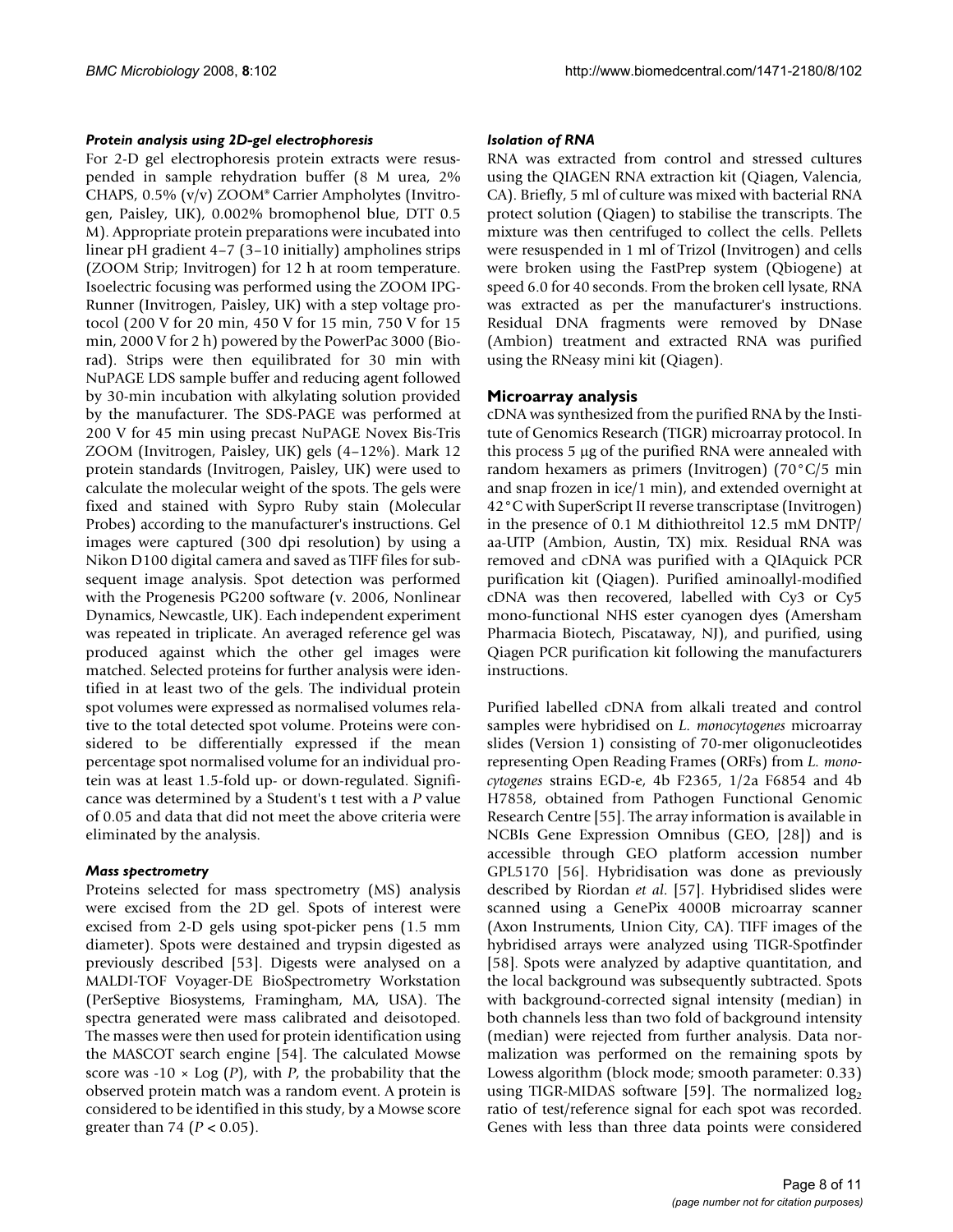unreliable, and their data points were discarded as well. The averaged  $log<sub>2</sub>$  ratio for each remaining gene on the six replicate slides was ultimately calculated. Significant changes of gene expression were identified with significance analysis of microarrays (SAM) software [60,61] using one class mode ( $\Delta$  = 1.01444) [the measurement is the log (test/reference), ratio from two labelled samples hybridized to an array]. SAM assigns a score to each gene on the basis of change in gene expression relative to the standard deviation of repeated measurements. For genes with scores greater than an adjustable threshold, SAM uses permutations of the repeated measurements to estimate the percentage of genes identified by chance, the false discovery rate (FDR). A *"q value"* assigned to each gene corresponds to the lowest false discovery rate at which the gene is called significant [62]. The differentially expressed genes identified by SAM were further filtered on the basis of previously defined criteria [63-66]. Also, to test for significant differences in expression between the control and treatment samples, we calculated the mean signal intensities for each set of samples (control samples in neutral pH, samples treated with alkali pH) and applied a twotailed Student's *t* test, to evaluate the differences between the means at a significance level of 0.005 in order to minimize the expected false positive at 0.5%.

To examine how genes with transcript level changes are distributed with regard to their function, we further classified these genes using our in-house software 'Gene Sorter' according to the categories described in the comprehensive microbial resource of TIGR [67].

Several controls were employed to minimise the technical and biological variations and ensure that the quality of the data: i) each ORF was present in duplicate in each array, ii) array slides were prepared in duplicate for each experiment, and fluorophore dyes were swapped between replicates to account for dye bias, iii) three independent RNA batches from each condition were used. Only differences of  $\geq 1.5$  fold changes in the levels of gene expression, which also had *q* values of 0.05, were recorded as significant [68-70].

#### **Authors' contributions**

ESG performed the experiments, the proteomic data analysis, interpreted the results and drafted the manuscript. AM performed the microarray data analysis. AM, DAMcD and BJW participated in the design of the study, in evaluation of the results and in revision of the manuscript. ISB discussed the results and critically read the manuscript. All authors have read and approved the final manuscript.

#### **Additional material**

#### **Additional file 1**

*Complete 2D gel electrophoresis results of protein extracts of cells stressed at pH 9.5. Spot matching between 2D electrophoresis spots of protein extracts from stressed* Listeria monocytogenes *cells at pH 7 and pH 9.5. Table displays normalized volumes of spots, wide isoelectric point (pI), molecular weights (MW) and differences between normalized values of spots at pH 7.0 and pH 9.5.*

Click here for file

[\[http://www.biomedcentral.com/content/supplementary/1471-](http://www.biomedcentral.com/content/supplementary/1471-2180-8-102-S1.xls) 2180-8-102-S1.xls]

### **Additional file 2**

*DNA microarrays results of cells stressed at pH 9.5. Genes that were upregulated or down regulated at least 1.5-fold in* Listeria monocytogenes *cells stressed at pH 9.5 compared with* Listeria monocytogenes *stressed at pH 7.0. Genes are ordered based on functional category and minor category and within minor category based on absolute fold change. The list contains genes that were considered significant according to* t *– test analysis with differences of* ≥ *1.5 fold changes in the levels of gene expression, and* q *values of 0.05.*

Click here for file

[\[http://www.biomedcentral.com/content/supplementary/1471-](http://www.biomedcentral.com/content/supplementary/1471-2180-8-102-S2.xls) 2180-8-102-S2.xls]

### **Additional file 3**

*Gene expression pattern of* Listeria monocytogenes *in different stress conditions. Genes that were up regulated or down regulated at least 1.5 fold in* Listeria monocytogenes *cells challenged at heat, salt, pressure and cold stress compared with* Listeria monocytogenes *stressed at pH pH 9.5. Genes are ordered based on functional category and minor category and within minor category based on absolute fold change.* Click here for file

[\[http://www.biomedcentral.com/content/supplementary/1471-](http://www.biomedcentral.com/content/supplementary/1471-2180-8-102-S3.doc) 2180-8-102-S3.doc]

#### **Acknowledgements**

The authors would particularly like to thank Mudcharee Julotok for her technical advice and practical assistance. We would also like to thank Senthilkumar Natesan (Indian Institute of Information Technology) for the *L. monocytogenes* gene sorter program development. Mass spectrometry experiment took place at the University of Ulster in Coleraine. Microarray studies took place at the Illinois State University in Normal, IL, as part of a collaborative research visit by Efstathios Giotis, partly funded by a grant from the European Society of Clinical Microbiology and Infectious Diseases (ESCMID). The work was also supported by a National Research Initiative Competitive Grants (2006-35201-17386) to Prof. B. J. Wilkinson from the U.S. Department of Agriculture. Efstathios Giotis is also supported by a University of Ulster Vice-Chancellor Research PHD Scholarship.

The *L. monocytogenes* microarrays were obtained through NIAID's Pathogen Functional Genomics Resource Center, managed and funded by Division of Microbiology and Infectious Diseases, NIAID, NIH, DHHS and operated by The Institute for Genomic Research (TIGR).

#### **References**

1. Farber JM, Peterkin PI: *Listeria monocytogenes***[, a foodborne](http://www.ncbi.nlm.nih.gov/entrez/query.fcgi?cmd=Retrieve&db=PubMed&dopt=Abstract&list_uids=1943998) [pathogen.](http://www.ncbi.nlm.nih.gov/entrez/query.fcgi?cmd=Retrieve&db=PubMed&dopt=Abstract&list_uids=1943998)** *Microbiol Rev* 1991, **55:**476-511.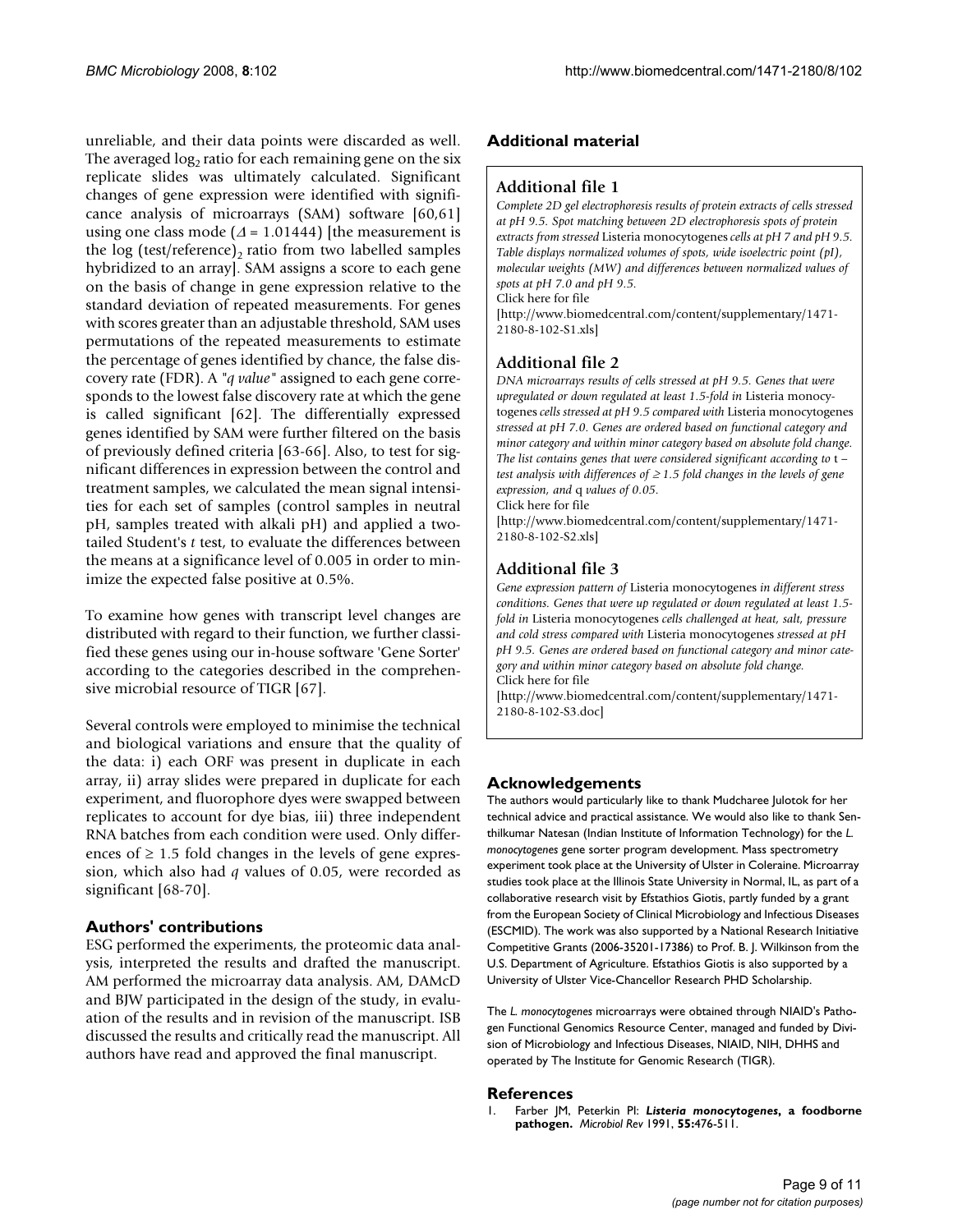- 2. Cheroutre-Vialette M, Lebert I, Hebraud M, Labadie JC, Lebert A: **Effects of pH or a(w) stress on growth of** *Listeria monocytogenes***[.](http://www.ncbi.nlm.nih.gov/entrez/query.fcgi?cmd=Retrieve&db=PubMed&dopt=Abstract&list_uids=9706800)** *Int J Food Microbiol* 1998, **42:**71-77.
- 3. Laird JM, Bartlett FM, McKellar RC: **Survival of** *Listeria-monocytogenes* **[in egg washwater.](http://www.ncbi.nlm.nih.gov/entrez/query.fcgi?cmd=Retrieve&db=PubMed&dopt=Abstract&list_uids=1904755)** *Int J Food Microbiol* 1991, **12:**115-122.
- 4. Taormina PJ, Beuchat LR: **Survival of** *Listeria monocytogenes* **[in](http://www.ncbi.nlm.nih.gov/entrez/query.fcgi?cmd=Retrieve&db=PubMed&dopt=Abstract&list_uids=11849330) [commercial food-processing equipment cleaning solutions](http://www.ncbi.nlm.nih.gov/entrez/query.fcgi?cmd=Retrieve&db=PubMed&dopt=Abstract&list_uids=11849330) [and subsequent sensitivity to sanitizers and heat.](http://www.ncbi.nlm.nih.gov/entrez/query.fcgi?cmd=Retrieve&db=PubMed&dopt=Abstract&list_uids=11849330)** *J Appl Microbiol* 2002, **92:**71-80.
- 5. Vasseur C, Rigaud N, Hebraud M, Labadie J: **Combined effects of NaCl, NaOH, and biocides (monolaurin or lauric acid) on inactivation of** *Listeria monocytogenes* **and** *Pseudomonas* **[spp.](http://www.ncbi.nlm.nih.gov/entrez/query.fcgi?cmd=Retrieve&db=PubMed&dopt=Abstract&list_uids=11563526)** *J Food Prot* 2001, **64(9):**1442-1445.
- 6. Giotis ES, McDowell DA, Blair IS, Wilkinson BJ: **Role of branchedchain fatty acids in pH stress tolerance in** *Listeria monocytogenes***[.](http://www.ncbi.nlm.nih.gov/entrez/query.fcgi?cmd=Retrieve&db=PubMed&dopt=Abstract&list_uids=17114323)** *Appl Environ Microbiol* 2007, **73:**997-1001.
- 7. Segal AW, Geisow M, Garcia R, Harper A, Miller R: **[The respiratory](http://www.ncbi.nlm.nih.gov/entrez/query.fcgi?cmd=Retrieve&db=PubMed&dopt=Abstract&list_uids=7219526) [burst of phagocytic-cells is associated with a rise in vacuolar](http://www.ncbi.nlm.nih.gov/entrez/query.fcgi?cmd=Retrieve&db=PubMed&dopt=Abstract&list_uids=7219526) [pH.](http://www.ncbi.nlm.nih.gov/entrez/query.fcgi?cmd=Retrieve&db=PubMed&dopt=Abstract&list_uids=7219526)** *Nature* 1981, **290:**406-409.
- 8. Giannell RA, Broitman SA, Zamcheck N: **[Influence of gastric acid](http://www.ncbi.nlm.nih.gov/entrez/query.fcgi?cmd=Retrieve&db=PubMed&dopt=Abstract&list_uids=4567180)[ity on bacterial and parasitic enteric infections – Perspective.](http://www.ncbi.nlm.nih.gov/entrez/query.fcgi?cmd=Retrieve&db=PubMed&dopt=Abstract&list_uids=4567180)** *Ann Int Med* 1973, **78:**271-276.
- 9. Taormina PJ, Beuchat LR: **Survival and heat resistance of** *Listeria monocytogenes* **[after exposure to alkali and chlorine.](http://www.ncbi.nlm.nih.gov/entrez/query.fcgi?cmd=Retrieve&db=PubMed&dopt=Abstract&list_uids=11375163)** *Appl Environ Microbiol* 2001, **67:**2555-2563.
- 10. Taormina PJ, Beuchat LR: **Survival and growth of alkali-stressed** *Listeria monocytogenes* **[on beef frankfurters and thermotol](http://www.ncbi.nlm.nih.gov/entrez/query.fcgi?cmd=Retrieve&db=PubMed&dopt=Abstract&list_uids=11848560)[erance in frankfurter exudates.](http://www.ncbi.nlm.nih.gov/entrez/query.fcgi?cmd=Retrieve&db=PubMed&dopt=Abstract&list_uids=11848560)** *J Food Prot* 2002, **65:**291-298.
- 11. Giotis ES, Julotok M, Wilkinson BJ, Blair IS, McDowell DA: **Role of sigB factor in the Alkaline Tolerance Response (AlTR) of** *Listeria monocytogenes* **10403S and cross protection to subsequent ethanol and osmotic stress.** *J Food Protect* 2008 in press.
- 12. Blankenhorn D, Phillips J, Slonczewski JL: **Acid- and base-induced proteins during aerobic and anaerobic growth of** *Escherichia coli* **[revealed by two-dimensional gel electrophoresis.](http://www.ncbi.nlm.nih.gov/entrez/query.fcgi?cmd=Retrieve&db=PubMed&dopt=Abstract&list_uids=10094700)** *J Bacteriol* 1999, **181:**2209-2216.
- 13. Cheng JB, Guffanti AA, Krulwich TA: **A two-gene ABC-type transport system that extrudes Na+ in** *Bacillus subtilis* **[is](http://www.ncbi.nlm.nih.gov/entrez/query.fcgi?cmd=Retrieve&db=PubMed&dopt=Abstract&list_uids=9106203) [induced by ethanol or protonophore.](http://www.ncbi.nlm.nih.gov/entrez/query.fcgi?cmd=Retrieve&db=PubMed&dopt=Abstract&list_uids=9106203)** *Mol Microbiol* 1997, **23:**1107-1120.
- 14. Krulwich TA: **[Alkaliphiles Basic molecular problems of pH](http://www.ncbi.nlm.nih.gov/entrez/query.fcgi?cmd=Retrieve&db=PubMed&dopt=Abstract&list_uids=7783613) [tolerance and bioenergetics.](http://www.ncbi.nlm.nih.gov/entrez/query.fcgi?cmd=Retrieve&db=PubMed&dopt=Abstract&list_uids=7783613)** *Mol Microbiol* 1995, **15:**403-410.
- 15. Padan E, Bibi E, Ito M, Krulwich TA: **Alkaline pH homeostasis in bacteria: New insights.** *Bioch Bioph Acta-Biomembr* 2005, **1717:**67-88.
- 16. Flahaut S, Hartke A, Giard JC, Auffray Y: **Alkaline stress response in** *Enterococcus faecalis***[: Adaptation, cross-protection, and](http://www.ncbi.nlm.nih.gov/entrez/query.fcgi?cmd=Retrieve&db=PubMed&dopt=Abstract&list_uids=9023964) [changes in protein synthesis.](http://www.ncbi.nlm.nih.gov/entrez/query.fcgi?cmd=Retrieve&db=PubMed&dopt=Abstract&list_uids=9023964)** *Appl Environ Microbiol* 1997, **63:**812-814.
- <span id="page-9-0"></span>17. Mugikura S, Nishikawa M, Igarashi K, Kobayashi H: **Maintenance of a neutral cytoplasmic pH is not obligatory for growth of** *Escherichia coli* **and** *Streptococcus faecalis* **[at an alkaline pH.](http://www.ncbi.nlm.nih.gov/entrez/query.fcgi?cmd=Retrieve&db=PubMed&dopt=Abstract&list_uids=2121723)** *J Biochem* 1990, **108:**86-91.
- 18. Kuroda M, Ohta T, Hayashi H: **Isolation and the gene cloning of an alkaline shock protein in methicillin-resistant** *Staphylococcus aureus***.** *Biochem Bioph Res Comm* 1995, **207:**978-984.
- 19. Bingham RJ, Hall KS, Slonczewski JL: **Alkaline induction of a novel gene locus, Alx, in** *Escherichia coli***[.](http://www.ncbi.nlm.nih.gov/entrez/query.fcgi?cmd=Retrieve&db=PubMed&dopt=Abstract&list_uids=2108134)** *J Bacteriol* 1990, **172:**2184-2186.
- 20. Kakinuma Y, Igarashi K: **Amplification of the Na+-ATPase of** *Streptococcus faecalis [at alkaline pH.](http://www.ncbi.nlm.nih.gov/entrez/query.fcgi?cmd=Retrieve&db=PubMed&dopt=Abstract&list_uids=2137787)* **261:**135-138.
- 21. Rowbury RJ, Lazim Z, Goodson M: **Regulatory aspects of alkali tolerance induction in** *Escherichia coli***[.](http://www.ncbi.nlm.nih.gov/entrez/query.fcgi?cmd=Retrieve&db=PubMed&dopt=Abstract&list_uids=8695068)** *Lett Appl Microbiol* 1996, **22:**429-432.
- 22. Foster JW, Aliabadi Z: **pH-regulated gene-expression in** *Salmonella* **– Genetic analysis of** *anig* **and cloning of the** *eara* **[regu](http://www.ncbi.nlm.nih.gov/entrez/query.fcgi?cmd=Retrieve&db=PubMed&dopt=Abstract&list_uids=2559299)[lator.](http://www.ncbi.nlm.nih.gov/entrez/query.fcgi?cmd=Retrieve&db=PubMed&dopt=Abstract&list_uids=2559299)** *Mol Microbiol* 1989, **3:**1605-1615.
- 23. Celis JE, Kruhoffer M, Gromova I, Frederiksen C, Ostergaard M, Thykjaer T, Gromov P, Yu JS, Palsdottir H, Magnusson N, Orntoft TF: **[Gene expression profiling: monitoring transcription and](http://www.ncbi.nlm.nih.gov/entrez/query.fcgi?cmd=Retrieve&db=PubMed&dopt=Abstract&list_uids=10967322) translation products using DNA microarrays and proteom[ics.](http://www.ncbi.nlm.nih.gov/entrez/query.fcgi?cmd=Retrieve&db=PubMed&dopt=Abstract&list_uids=10967322)** *FEBS Lett* 2000, **480:**2-16.
- 24. Pestka S: **Inhibitors of ribosome functions.** *Ann Rev Biochem* 1971, **40:**697-710.
- 25. Hanawa T, Fukuda M, Kawakami H, Hirano H, Kamiya S, Yamamoto T: **The** *Listeria monocytogenes* **[DnaK chaperone is required](http://www.ncbi.nlm.nih.gov/entrez/query.fcgi?cmd=Retrieve&db=PubMed&dopt=Abstract&list_uids=10547061) [for stress tolerance and efficient phagocytosis with macro](http://www.ncbi.nlm.nih.gov/entrez/query.fcgi?cmd=Retrieve&db=PubMed&dopt=Abstract&list_uids=10547061)[phages.](http://www.ncbi.nlm.nih.gov/entrez/query.fcgi?cmd=Retrieve&db=PubMed&dopt=Abstract&list_uids=10547061)** *Cell Stress & Chaperones* 1999, **4:**118-128.
- 26. Gahan CGM, O'Mahony J, Hill C: **Characterization of the groESL operon in** *Listeria monocytogenes***[: Utilization of two reporter](http://www.ncbi.nlm.nih.gov/entrez/query.fcgi?cmd=Retrieve&db=PubMed&dopt=Abstract&list_uids=11349060) [systems \(gfp and hly\) for evaluating in vivo expression.](http://www.ncbi.nlm.nih.gov/entrez/query.fcgi?cmd=Retrieve&db=PubMed&dopt=Abstract&list_uids=11349060)** *Infect Immun* 2001, **69:**3924-3932.
- 27. Kasimoglu E, Park SJ, Malek J, Tseng CP, Gunsalus RP: **Transcriptional regulation of the proton-translocating ATPase (atpIBEFHAGDC) operon of** *Escherichia coli***[: control by cell](http://www.ncbi.nlm.nih.gov/entrez/query.fcgi?cmd=Retrieve&db=PubMed&dopt=Abstract&list_uids=8824597) [growth rate.](http://www.ncbi.nlm.nih.gov/entrez/query.fcgi?cmd=Retrieve&db=PubMed&dopt=Abstract&list_uids=8824597)** *J Bacteriol* 1996, **178:**5563-5567.
- Expression Omnibus (GEO) [\[http://](http://www.ncbi.nlm.nih.gov/geo/) [www.ncbi.nlm.nih.gov/geo/\]](http://www.ncbi.nlm.nih.gov/geo/)
- 29. **Gene Expression Omnibus (GEO) Accession number:** GSE7966 [\[http://www.ncbi.nlm.nih.gov/geo/query/](http://www.ncbi.nlm.nih.gov/geo/query/acc.cgi?acc=GSE7966) [acc.cgi?acc=GSE7966](http://www.ncbi.nlm.nih.gov/geo/query/acc.cgi?acc=GSE7966)]
- 30. Atalla A, Schumann W: **The pst operon of** *Bacillus subtilis* **[is spe](http://www.ncbi.nlm.nih.gov/entrez/query.fcgi?cmd=Retrieve&db=PubMed&dopt=Abstract&list_uids=12897025)[cifically induced by alkali stress.](http://www.ncbi.nlm.nih.gov/entrez/query.fcgi?cmd=Retrieve&db=PubMed&dopt=Abstract&list_uids=12897025)** *J Bacteriol* 2003, **185:**5019-5022.
- 31. Matin A, Auger EA, Blum PH, Schultz JE: **Genetic basis of starvation survival in non differentiating bacteria.** *Ann Rev Microbiol* 1989, **43:**293-314.
- 32. Coleman JE: **Structure and mechanism of alkaline phosphatase.** *Ann Rev Bioph Biomol Struct* 1992, **21:**441-483.
- 33. Whittam R, Wheeler KP: **Transport across cell membranes.** *Ann Rev Physiol* 1970, **32:**21-60.
- <span id="page-9-1"></span>34. Karpel R, Alon T, Glaser G, Schuldiner S, Padan E: **Expression of a sodium proton antiporter (Nhaa) In** *Escherichia coli* **is induced by Na+ And Li+ [Ions.](http://www.ncbi.nlm.nih.gov/entrez/query.fcgi?cmd=Retrieve&db=PubMed&dopt=Abstract&list_uids=1657980)** *J Biol Chem* 1991, **266:**21753-21759.
- 35. Padan E, Schuldiner S: **Na+/H+ antiporters, molecular devices that couple the Na+ And H+ [circulation in cells.](http://www.ncbi.nlm.nih.gov/entrez/query.fcgi?cmd=Retrieve&db=PubMed&dopt=Abstract&list_uids=8144493)** *J Bioenerg Biomembr* 1993, **25:**647-669.
- 36. Taglicht D, Padan E, Schuldiner S: **Proton-sodium stoichiometry of nhaa, an electrogenic antiporter from** *Escherichia coli***[.](http://www.ncbi.nlm.nih.gov/entrez/query.fcgi?cmd=Retrieve&db=PubMed&dopt=Abstract&list_uids=8383669)** *J Biol Chem* 1993, **268:**5382-5387.
- 37. Pinner E, Kotler Y, Padan E, Schuldiner S: **Physiological role of Nhab, a specific Na+/H+ antiporter in** *Escherichia coli***[.](http://www.ncbi.nlm.nih.gov/entrez/query.fcgi?cmd=Retrieve&db=PubMed&dopt=Abstract&list_uids=8093613)** *J Biol Chem* 1993, **268:**1729-1734.
- Ito M, Xu HX, Guffanti AA, Wei Y, Zvi L, Clapham DE, Krulwich TA: **The voltage-gated Na+ channel NavBP has a role in motility, chemotaxis, and pH homeostasis of an alkaliphilic** *Bacillus***[.](http://www.ncbi.nlm.nih.gov/entrez/query.fcgi?cmd=Retrieve&db=PubMed&dopt=Abstract&list_uids=15243157)** *Proc Natl Acad Sci USA* 2004, **101:**10566-10571.
- 39. Takami H, Takaki Y, Uchiyama I: **Genome sequence of** *Oceanobacillus iheyensis* **[isolated from the Iheya ridge and its unex](http://www.ncbi.nlm.nih.gov/entrez/query.fcgi?cmd=Retrieve&db=PubMed&dopt=Abstract&list_uids=12235376)[pected adaptive capabilities to extreme environments.](http://www.ncbi.nlm.nih.gov/entrez/query.fcgi?cmd=Retrieve&db=PubMed&dopt=Abstract&list_uids=12235376)** *Nucleic Acids Res* 2002, **30:**3927-3935.
- 40. Ito M, Hicks DB, Henkin TM, Guffanti AA, Powers BD, Zvi L, Uematsu K, Krulwich TA: **MotPS is the stator-force generator for motility of alkaliphilic** *Bacillus***, and its homologue is a second functional Mot in** *Bacillus subtilis***[.](http://www.ncbi.nlm.nih.gov/entrez/query.fcgi?cmd=Retrieve&db=PubMed&dopt=Abstract&list_uids=15306009)** *Mol Microbiol* 2004, **53:**1035-1049.
- 41. Tomii K, Kanehisa M: **[A comparative analysis of ABC transport](http://www.ncbi.nlm.nih.gov/entrez/query.fcgi?cmd=Retrieve&db=PubMed&dopt=Abstract&list_uids=9799792)[ers in complete microbial genomes.](http://www.ncbi.nlm.nih.gov/entrez/query.fcgi?cmd=Retrieve&db=PubMed&dopt=Abstract&list_uids=9799792)** *Genome Res* 1998, **8:**1048-1059.
- 42. Hyde SC, Emsley P, Hartshorn MJ, Mimmack MM, Gileadi U, Pearce SR, Gallagher MP, Gill DR, Hubbard RE, Higgins CF: **[Structural](http://www.ncbi.nlm.nih.gov/entrez/query.fcgi?cmd=Retrieve&db=PubMed&dopt=Abstract&list_uids=1973824) [model of ATP-binding proteins associated with cystic-fibro](http://www.ncbi.nlm.nih.gov/entrez/query.fcgi?cmd=Retrieve&db=PubMed&dopt=Abstract&list_uids=1973824)[sis, multidrug resistance and bacterial transport.](http://www.ncbi.nlm.nih.gov/entrez/query.fcgi?cmd=Retrieve&db=PubMed&dopt=Abstract&list_uids=1973824)** *Nature* 1990, **346:**362-365.
- 43. Ames GF, Mimura CS, Shyamala V: **Bacterial periplasmic permeases belong to a family of transport proteins operating from** *Escherichia coli* **to human – traffic ATPases.** *FEMS Microbiol Rev* 1990, **75:**429-446.
- 44. Geourjon C, Orelle C, Steinfels E, Blanchet C, Deleage G, Di Pietro A, Jault JM: **[A common mechanism for ATP hydrolysis in ABC](http://www.ncbi.nlm.nih.gov/entrez/query.fcgi?cmd=Retrieve&db=PubMed&dopt=Abstract&list_uids=11551790) [transporter and helicase superfamilies.](http://www.ncbi.nlm.nih.gov/entrez/query.fcgi?cmd=Retrieve&db=PubMed&dopt=Abstract&list_uids=11551790)** *Trends Biochem Sci* 2001, **26:**539-544.
- 45. Davidson AL: **[Structural biology Not just another ABC](http://www.ncbi.nlm.nih.gov/entrez/query.fcgi?cmd=Retrieve&db=PubMed&dopt=Abstract&list_uids=12004108) [transporter.](http://www.ncbi.nlm.nih.gov/entrez/query.fcgi?cmd=Retrieve&db=PubMed&dopt=Abstract&list_uids=12004108)** *Science* 2002, **296:**1038-1040.
- 46. Wood JM, Bremer E, Csonka LN, Kraemer R, Poolman B, Heide T van der, Smith LT: **Osmosensing and osmoregulatory compatible solute accumulation by bacteria.** *Comparative Biochemistry and Physiology A-Molecular & Integrative Physiology* 2001, **130:**437-460.
- 47. Nair S, Frehel C, Nguyen L, Escuyer V, Berche P: **ClpE, a novel member of the HSP100 family, is involved in cell division and**